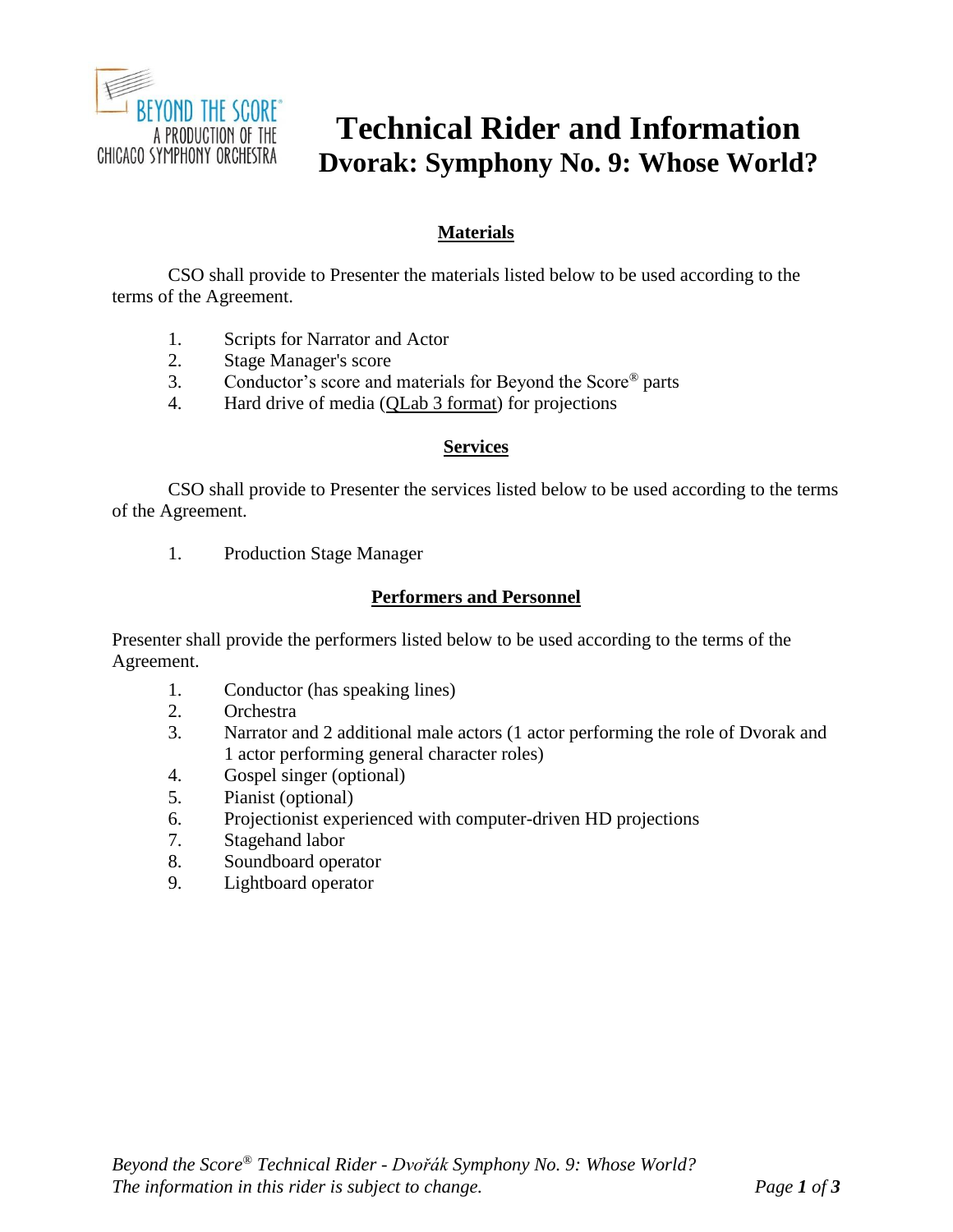## **Technical Information**

In connection with the CSO's "Beyond the Score" program to be performed by Presenter's ensemble, CSO and Presenter agree as follows:

CSO agrees to furnish the following at CSO's expense:

-- Hard-drive and access to online storage with show multimedia in QLAB or Isadora format.

- -- Scripts for actors
- -- Cuing score for Production Stage Manager

Presenter agrees to furnish the following at Presenter's expense:

## *SOUND* (Subject to advance)

-- Sound equipment to amplify spoken word clearly and consistently throughout concert hall; 2 wireless headset microphones (DPA 4065 or equivalent); sound to be mixed from in-house position. Back-up microphones for actors are recommended.

-- CD player or audio playback laptop (recommended) and operator are needed for all nonorchestral rehearsals to play orchestral excerpts. Excerpts will be provided as CD and as MP3/playlist, and should be played through the primary sound system.

-- Clearcom system for communication between Production Stage Manager, soundman, lightboard operator and projectionist, and musical excerpt player for non-orchestral rehearsals.

## *LIGHTING* (Subject to advance)

-- Specials focused on actors and conductor.

-- Stand lights for orchestra members and conductor powered from light board and dimmable; recommend use of hoods or other masking device for orchestra stand lights to minimize spill onto screen. Stand lights to be removed at intermission (2nd half of concert in regular concert lighting).

## *PROJECTION/SCREEN for Primary projections* (Subject to advance)

-- Minimum 15' x 20' screen to accommodate 4:3 aspect ratio images, centered above orchestra as needed for optimal sightlines (retractable screen is optimal).

--Appropriate location from which to project with appropriate power requirements for projection equipment.

-- -- Projector should feature a minimum resolution of 1920 X 1200 and a minimum brightness of 14,000 lumens. Appropriate lenses based on throw distance and hall.

-- A main projection computer consisting of a **MacPro [\*\*This is a desktop tower computer and NOT a MacBook Pro Laptop]\*\*\*** or similar model running MacOS 10.11 or later. The computer must have a Retina display and at least a quad-core processor, a Solid State Hard Drive, a minimum of 8GB of RAM, and a minimum of 2GB of video RAM. This computer should have its own dedicated monitor, keyboard, and mouse (or pointing device).

— This show has embedded audio. As such, the projection computer must have the ability to output audio. A stereo audio connection to the

venue's sound system is necessary. This can be via the built-in audio output (3.5mm), or using a digital audio interface.

-- Backup computer recommended. Backup computer should mirror the projection computer, but a MacBook Pro with Retina display (2014 or later) can be used as a backup as needed. Note that used in place of a second MacPro as a backup.